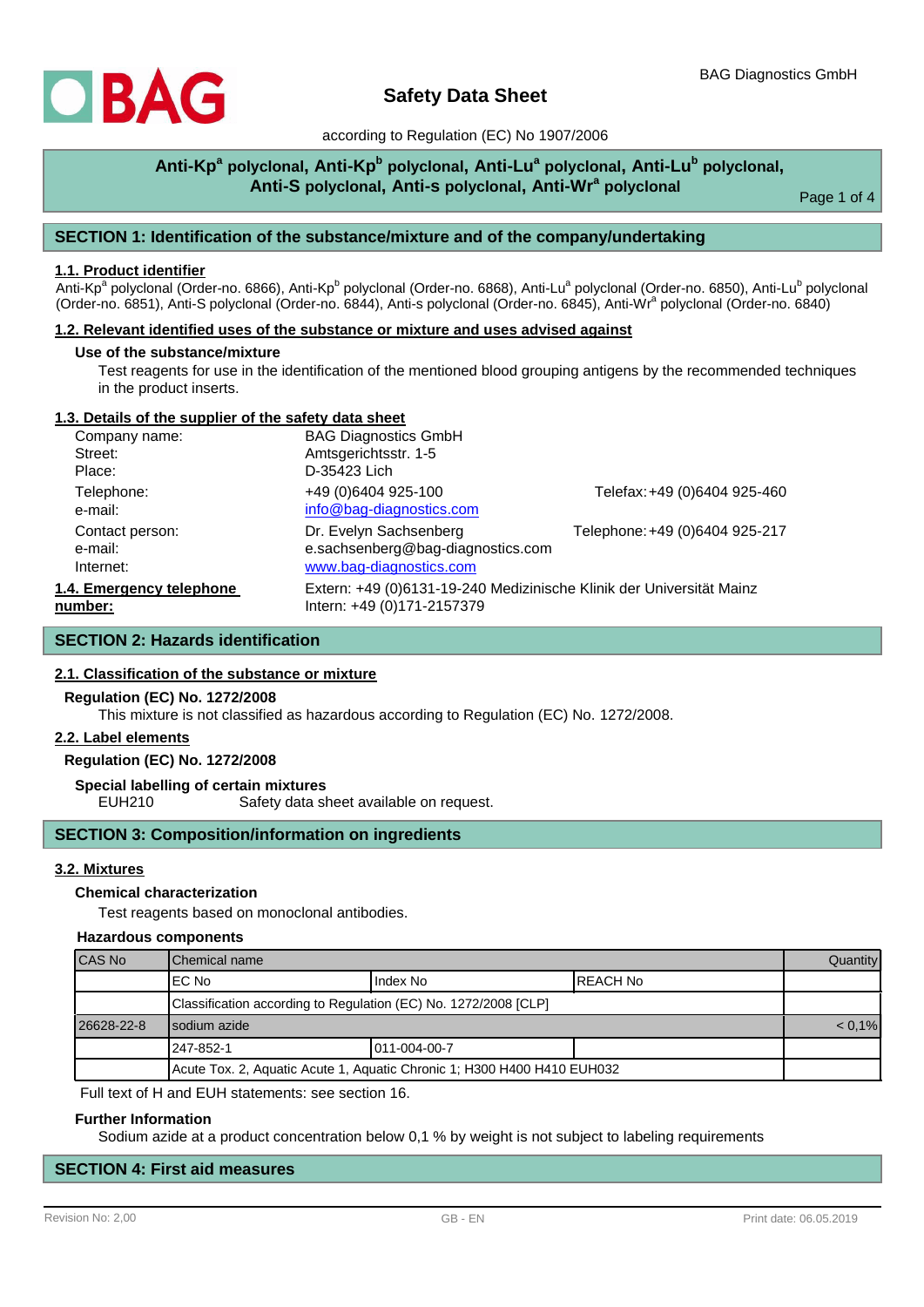

## according to Regulation (EC) No 1907/2006

# **Anti-Kp<sup>a</sup> polyclonal, Anti-Kp<sup>b</sup> polyclonal, Anti-Lu<sup>a</sup> polyclonal, Anti-Lu<sup>b</sup> polyclonal, Anti-S polyclonal, Anti-s polyclonal, Anti-Wr<sup>a</sup> polyclonal**

Page 2 of 4

## **4.1. Description of first aid measures**

# **After inhalation**

Not applicable

## **After contact with skin**

Wipe off affected area and flush with plenty of soap and water.

#### **After contact with eyes**

Immediately flush eyes with plenty of water the eyelids open.

#### **After ingestion**

Rinse mouth and drink plenty of water. In case of indisposition seek medical advice.

#### **SECTION 5: Firefighting measures**

### **5.1. Extinguishing media**

## **Suitable extinguishing media**

Select according to surrounding materials.

## **5.2. Special hazards arising from the substance or mixture**

None

#### **SECTION 6: Accidental release measures**

#### **6.1. Personal precautions, protective equipment and emergency procedures**

Avoid skin and eye contact.

For personal protective equipment see heading 8.

## **6.3. Methods and material for containment and cleaning up**

Collect spilled product with absorbing material (paper towels, cellulose), remove for disposal. Wipe the area until clean and dry.

## **SECTION 7: Handling and storage**

## **7.1. Precautions for safe handling**

### **Advice on safe handling**

For In-Vitro-Diagnostic Use according to the instructions for use. Treatment as potentially infectious.

### **7.2. Conditions for safe storage, including any incompatibilities**

#### **Requirements for storage rooms and vessels**

Store in tightly closed containers at 2....8°C.

## **SECTION 8: Exposure controls/personal protection**

#### **8.1. Control parameters**

#### **Exposure limits (EH40)**

| I CAS No   | Substance              | ppm | mg/m <sup>3</sup> | fibres/ml | Category      | Origin |
|------------|------------------------|-----|-------------------|-----------|---------------|--------|
| 26628-22-8 | Sodium azide (as NaN3) |     | 0.1               |           | TWA (8 h)     | WEL    |
|            |                        |     | 0.3 <sub>l</sub>  |           | STEL (15 min) | WEL    |

## **8.2. Exposure controls**

## **Protective and hygiene measures**

The usual safety rules and precautionary measures for handling chemical and potentially infectious material must be adhered to. Protective work clothing should be worn. Do not eat or drink while working with the product. After working with the product, disinfect hands, wash hands carefully and remove protective work clothing.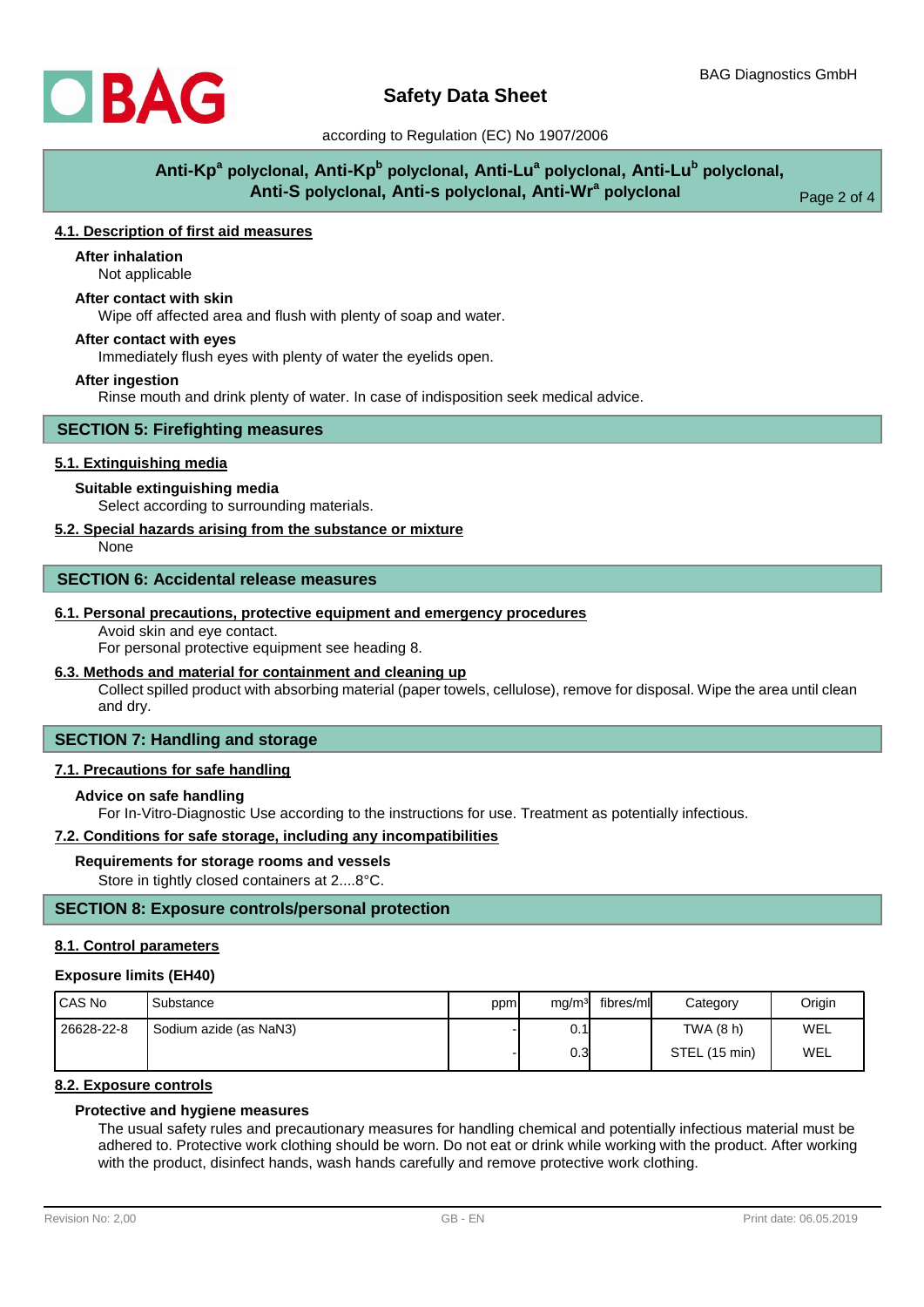

## according to Regulation (EC) No 1907/2006

| Anti-Kp <sup>a</sup> polyclonal, Anti-Kp <sup>b</sup> polyclonal, Anti-Lu <sup>a</sup> polyclonal, Anti-Lu <sup>b</sup> polyclonal, |             |
|-------------------------------------------------------------------------------------------------------------------------------------|-------------|
| Anti-S polyclonal, Anti-s polyclonal, Anti-Wr <sup>a</sup> polyclonal                                                               | Page 3 of 4 |

| <b>Eye/face protection</b><br>Not necessary                |                       |  |
|------------------------------------------------------------|-----------------------|--|
| <b>Hand protection</b><br>Disposable laboratory gloves     |                       |  |
| <b>Respiratory protection</b>                              |                       |  |
| Not necessary                                              |                       |  |
| <b>SECTION 9: Physical and chemical properties</b>         |                       |  |
| 9.1. Information on basic physical and chemical properties |                       |  |
| Physical state:                                            | liquid                |  |
| Colour:                                                    | yellowish to brownish |  |
| Odour:                                                     | odourless             |  |
| pH-Value (at 25 °C):                                       | $6,5 - 8,1$           |  |
| Changes in the physical state                              |                       |  |
| Initial boiling point and boiling range:                   | 100 °C                |  |
| Flash point:                                               | not applicable        |  |
| Lower explosion limits:                                    | not applicable        |  |
| Density:                                                   | not available         |  |

## **SECTION 10: Stability and reactivity**

## **10.4. Conditions to avoid**

Store below 2° C and/or above 8° C. Fire and excessive heat. Freezing and thawing may decompose the product.

#### **10.5. Incompatible materials**

Lead and Copper salt

#### **10.6. Hazardous decomposition products**

Sodium azide when heated to decomposition liberates nitrogen gas and sodium, which is explosive.

## **SECTION 11: Toxicological information**

#### **11.1. Information on toxicological effects**

#### **Acute toxicity**

Toxicological dates for the products are not available. The product is classified according to Regulation (EC) No. 1272/2008 as not hazardous product.

| CAS No     | <b>IChemical name</b> |                |         |                 |                |
|------------|-----------------------|----------------|---------|-----------------|----------------|
|            | Exposure routes       | <b>IMethod</b> | Dose    | <b>S</b> pecies | <b>ISource</b> |
| 26628-22-8 | Isodium azide         |                |         |                 |                |
|            | Ioral                 | <b>ATE</b>     | 5 mg/kg |                 |                |

#### **Further information**

Nevertheless the product should be handled with the usual caution whilst handling biological products.

## **SECTION 12: Ecological information**

#### **12.1. Toxicity**

Data regarding ecological effects of this product are not available. If handled and use appropriately, ecological